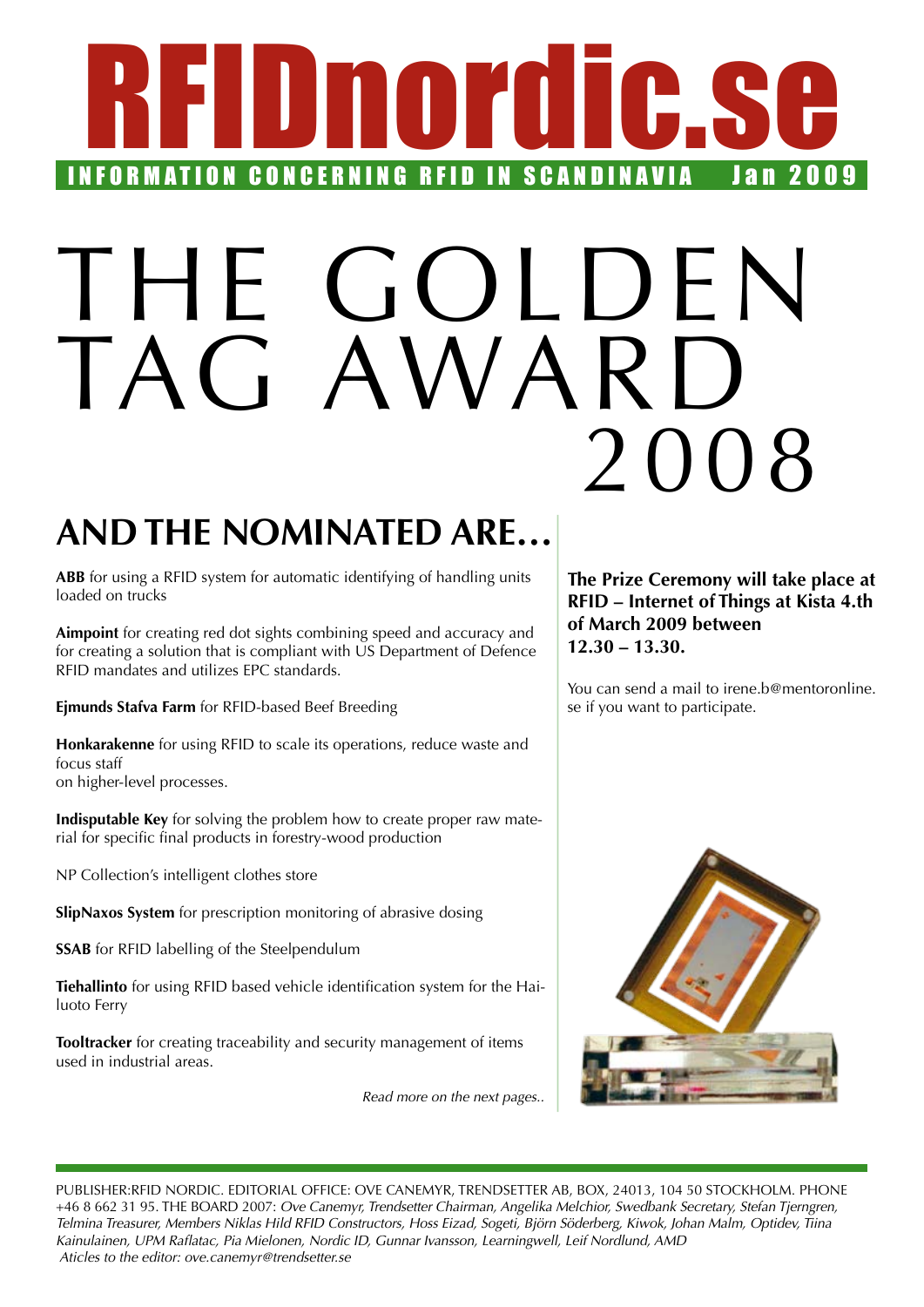# **Nordic RFID Scholarship 2008,**  Nominated:

| Name                                | Institute /Contact                                                                       | <b>Title of Work</b>                                                                                                               |
|-------------------------------------|------------------------------------------------------------------------------------------|------------------------------------------------------------------------------------------------------------------------------------|
| Henrik Pålsson &<br>Ola Johansson   | Lund University<br>Henrik Pålsson<br>[Henrik.Palsson@plog.lth.se]                        | Supply chain integration<br>obtained through uniquely<br>labelled goods - and The<br>impact of Auto ID on<br>logistics performance |
| Björn Nilsson                       | Chalmers/Halmstad<br>bjorn.nilsson@free2move.net                                         | Towards Energy Efficient<br>Protocols for Active RFID                                                                              |
| Petteri Koivu                       | <b>EVTEK University of Applied</b><br>Sciences,<br>petteri.koivu@rfidlab.fi              | <b>RFID Solution for Battery</b><br>Identification                                                                                 |
| Zhibo Pang &<br>Majid B Nejad       | KTH- Royal Inst. of Tech-<br>nology, [majidbn@kth.se],<br>zhibo@kth.se                   | TouchMe System - RFID So-<br>lution for Interactive Package<br>with Mediated Service                                               |
| Oskar Josefsson                     | Uppsala University, [Oskar.<br>losefsson@datema.sel                                      | Yep, Another Field service<br>Application                                                                                          |
| Anders Banghøj<br>Nielsen           | Copenhagen Business<br>School,<br>Anders Banghøj<br>Nielsen<br>[anni07ai@student.cbs.dk] | RFID i forsyningskæden                                                                                                             |
| Naveed Ahsan                        | Linkoping University, [na-<br>veed@isy.liu.se]                                           | Highly Linear Wideband<br>Low Power<br>Current Mode LNA                                                                            |
| Börje Åhgren                        | [ba@techmedia.dk]                                                                        |                                                                                                                                    |
| Jacob Schaffalitzky<br>de Muckadell | Copenhagen Business<br>School,<br>[jasc04am@student.cbs.dk]                              | Use of RFID in the<br>Danish Market                                                                                                |

# **And the winners were:**



From the left: Zhibo Pang & Majid B Nejad, Petteri Koivu and Björn Nilsson



## **Contents:**

- **Page 2 NORDIC RFID SCHOLARSHIP 2008**
- **[Page 3 RFID AND ASTRONOMY](#page-2-0)**
- **[Page 5 RFID](#page-4-0) TAGS TO RETURN  [RATIOS AND WASTE](#page-4-0)**
- **Page 6 [CONTACTLESS CARDS FOR](#page-5-0) [INDUSTRIAL AND SECURE](#page-5-0)  [APPLICATIONS](#page-5-0)**
- **[Page 7 NFC COMMUNICATION](#page-6-0)  [RFID](#page-6-0) TAGS**
- **Page 8 RFID [TAGS TO STREAMLINE](#page-7-0) [FERRY TRAFFIC](#page-7-0)**
- **[Page 9 NP COLLECTIONS](#page-8-0)   [INTELLIGENT CLOTHES](#page-8-0)  [STORE](#page-8-0)**
- **[Page 10 RFID PRODUCTS](#page-9-0)  [SHIPMENT WITHIN](#page-9-0) [48 HOURS](#page-9-0)**
- **Page 11 [ARTSAFE](#page-10-0) RFID TAGGED [FOR SECURITY](#page-10-0)**
- **[Page 12 RFID INTERNET](#page-11-0) OF  [THINGS](#page-11-0)**

**[Page 13 MEMBERS](#page-12-0)**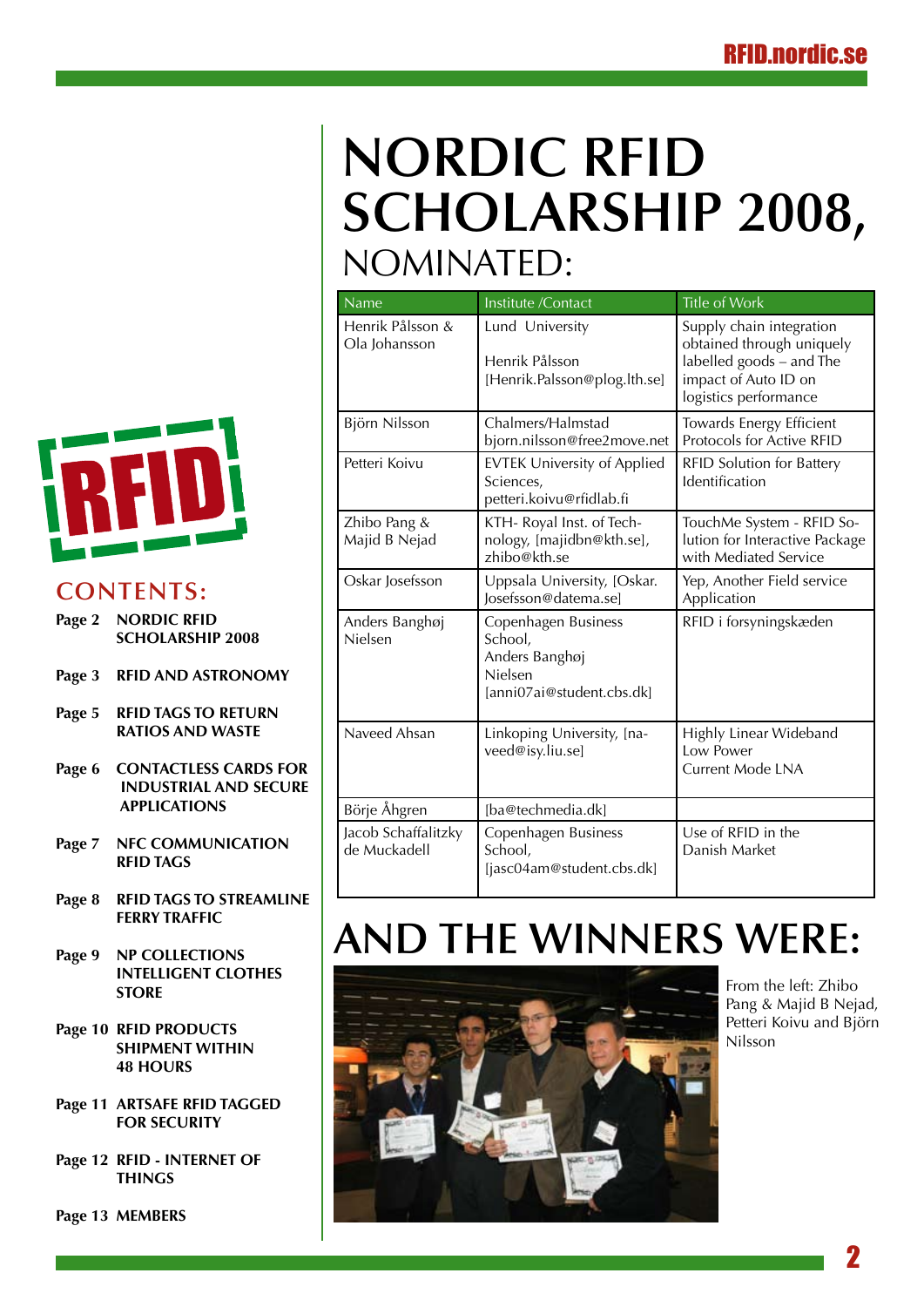# <span id="page-2-0"></span>RFID AND ASTRONOMY

**What does RFID and astronomy have in common, you may ask yourself. If someone states, there are nine trillion 856 billion 315 stars in the visual part of our universe, I dare say that most people are prepared to accept this as a fact.**

In today's information flood, we find numerous articles, information and statements concerning RFID. The chips are small like grains of sand, the memory size is 8 kByte, the reading distance is up to 100 meters, the tag can be mounted directly on metal, the tag works well in water, snow and ice, the price is around one SEK, etc., etc

…. Also regarding these statements, I have noticed, that the majority of the people I have met, is inclined to take such information as facts.

Why is it so? Most likely it depends on the lack of reference frames. Nobody would enter the sales premises of a car dealer, selling everything from VW Lupo to the luxury car VW Phaeton, expecting the same price and performance for a Lupo as for a Phaeton. In this case, we do as a rule have experience to fall back on. We know, or at least have a hunch, what you can or

can't expect from a small car, as well as what type of price level a luxury car has.

Concerning RFID, there are actually variants, fulfilling the statements, although not all at the same time. The chips are indeed small like grains of sand, but without an antenna or coil connected to the chip, it wouldn't work. It is better and more relevant to talk about the tag, since it constitutes the working unit.

Lately, RFID has become synonymous with the UHF-system and EPC. Maybe it is because all that has been written about Walmart and "Supply Chain Management" and how this has intensified the development within the frequency band UHF. Thanks to the immense volumes of tags used, this has resulted in steadily sinking prices, which in turn has led to more companies jumping on the train.

This, for the RFID-technology, positive spiral is of course gratifying, but the risk is that we don't see the forest for all the trees and tend to forget the enormous unused rationalization potential we have, if we applied RFID in closed loop, internal systems. If we closely analyze how RFID is used in the daily production, or stock handling, it shows that RFID is used about four times as often in closed loop systems as in open. The explanation may partly be that in open systems, there are so many partners, having to agree to one common system. It is much more difficult reaching a decision, even if that decision has to be made within the four walls of just one company.

The tag in its simplest form is made up of one chip and an antenna (coil by LF-systems) on a substrate i.e. plastic foil. This simple tag (inlay) can be

**forts >>**

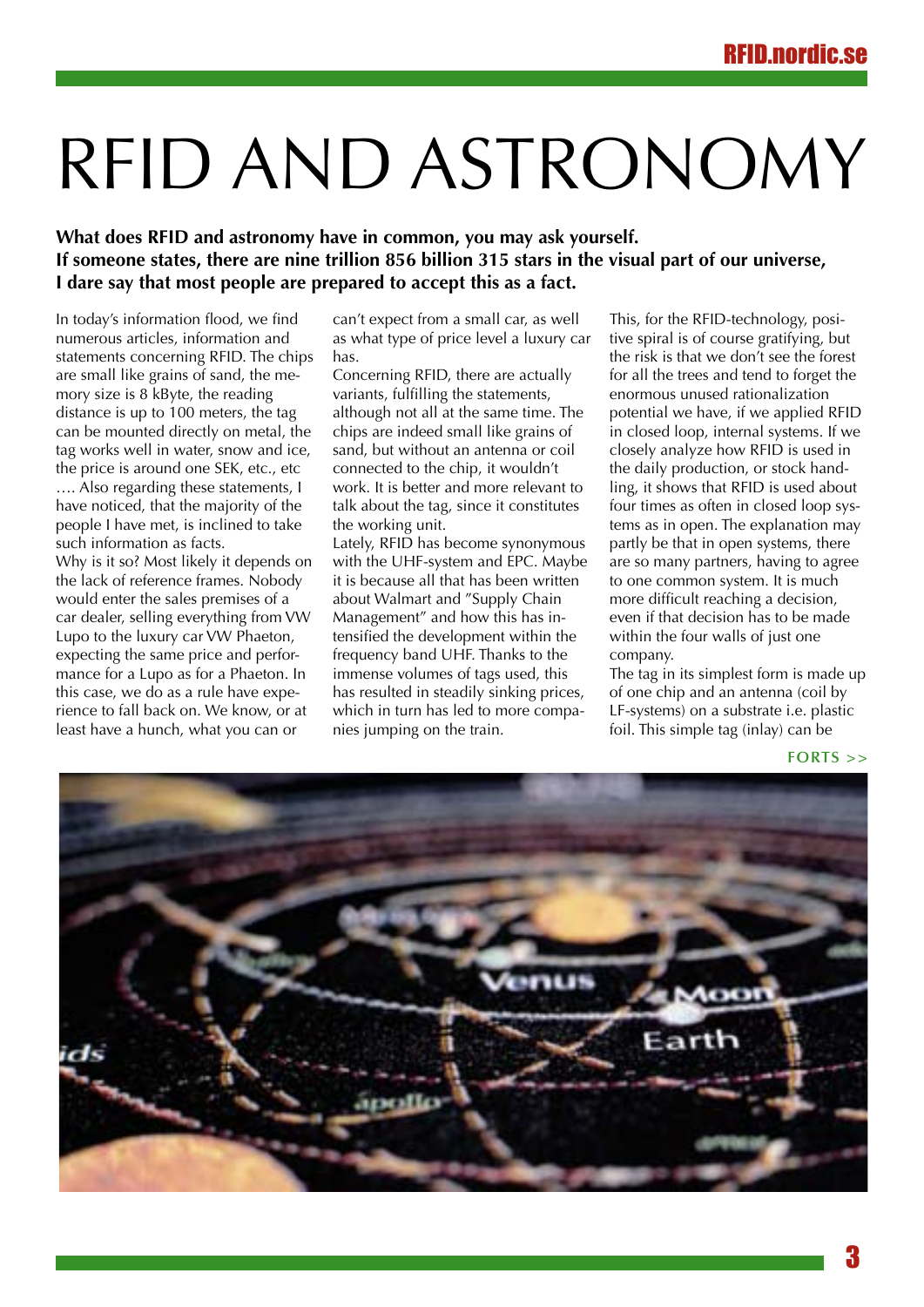glued directly on to an object, under the condition that it will not be exerted to mechanical forces or damage. A common method is to combine barcodes with RFID. Normally this is done by applying an unprotected low price UHFinlay to the backside of a barcode label. The inlay will be protected by the label itself, once it is glued on to a box or pallet flag. The automation of certain parts of a logistics chain can thus be improved, thanks to the fact that an RFID-system doesn't need any line of sight contact between the tag and the reader's antenna, whilst in other parts of the system it is possible to use cost efficient barcode readers to reduce costs.Why then are the LF-systems needed?

#### **Improved automation**

When there is a need to increase the degree of automation within closed loop systems there are as a rule a number of criteria that have to be met. One outstanding requirement is that the tag must be robust, being able to sustain blows and vibrations, sometimes even fluids cold and heat. It is obvious that the inlay must be packaged in such a way that it will survive the tough environments, to which it will be exposed. The price for an encapsulated tag, irrespective if it is for a LF-, HF-, or UHF-system, is thus pretty much the same. Since the price of reader and antenna is lower for the LF- and HF-systems, it is common that either of them will be used in closed loop systems. In addition, the LF-and HF-system function very well in environments where fluids, snow, ice and rime may be encountered.

Distribution of spare parts and drugs are two typical areas, where the open part of the distribution chain has been detached from the internal. Within the own walls, standardized plastic crates, equipped with an RFID-tag (LF), travel on roller conveyors between the different commissioning sites utilizing the advantage that no line of sight is needed between tag and antenna. The tag is optimally protected on the inside of the crate. The reader's antenna is mounted below the rolls of the transport conveyor. Thanks to the repeated circulation, the price per read



will steadily decrease towards zero. For the distribution in the open part of the chain, barcode labels are used. It is important that normal barcode readers can be used, since the transport companies very often use subcontractors with a varying car park, making it practically impossible to use common, fixed installed readers.

### **Work In Process**

Within the mechanical industry, RFID can be used to improve the control over WIP. Here the LF-systems show their real advantage. Neither cutting chips, nor cutting fluids etc. will have an adverse effect on the system performance.

It is also common to use machine tools with automatic tool changers. The cutting units are then equipped with programmable tags, into which the measuring data from the pre-setting machines in the tool room is written. At the machine tool, the tag data is read and entered into the machine's

CNC-control, so that necessary compensations can be performed. Press tools can be equipped with tags, into which setting data and "in-use" time can be written. Thus is is possible to optimize the times between regrinds, and to avoid grinding a tool when it is actually not needed. There is a long list of application areas, where it is possible to apply RFID in a cost efficient way in closed loop systems. Why wait until the open systems are being further developed and the standardization is driven to its next level? Look inwards, to your own production, your own stock handling, your own service system, your own …...

Now, having slid into a recession, that unfortunately seems to stretch in time, is the right

time to act. When production is at top speed, nobody has any time!

#### **Welcome down on earth!**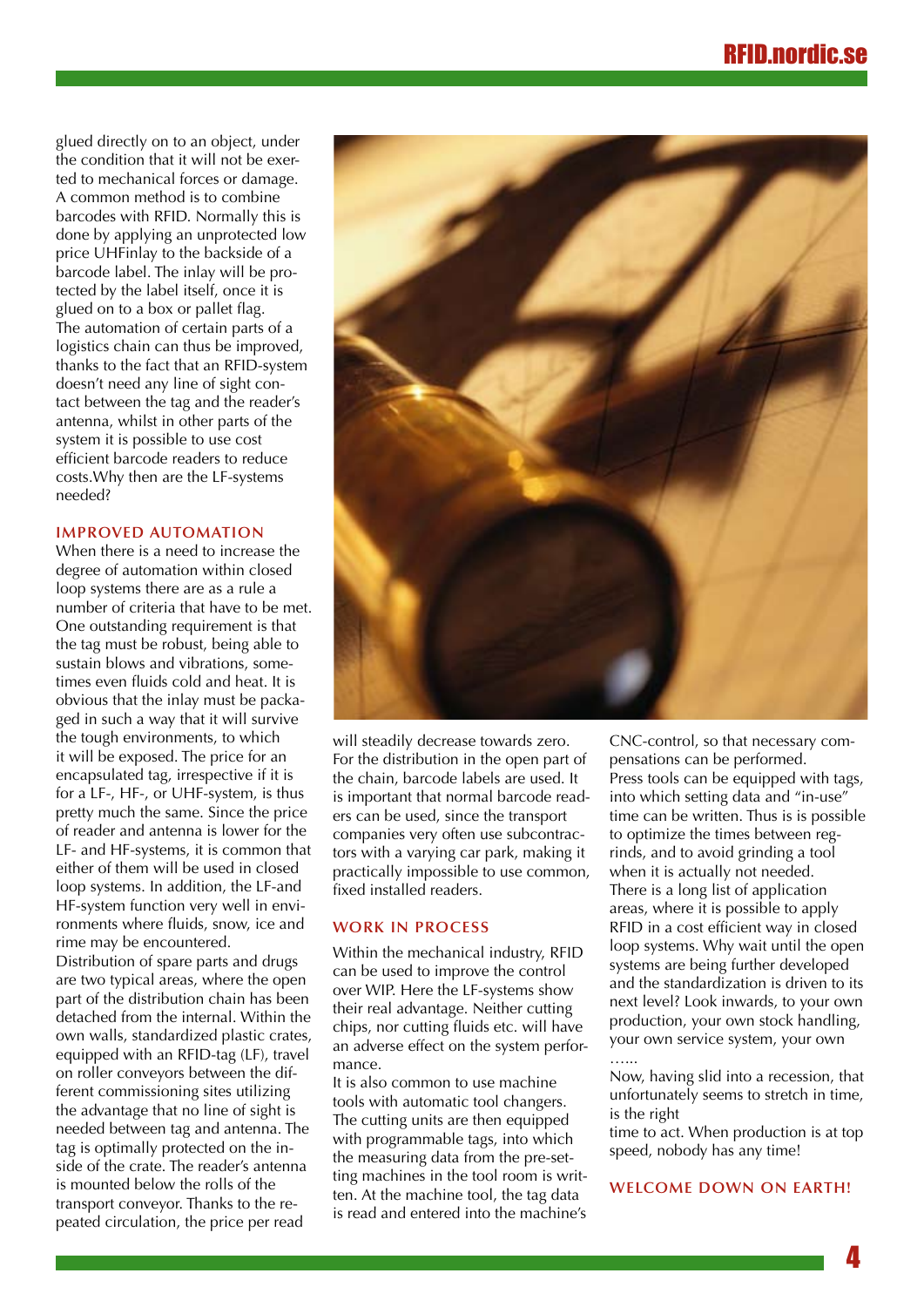## <span id="page-4-0"></span>Japanese publisher Shogakukan Inc. implements RFID solution using UPM Raflatac tags to reduce return ratios and waste

**Japanese publisher Shogakukan Inc. has implemented RFID technology in its operations to substantially reduce the return ratio of unsold books. A reduction in waste volumes was also critical. Shogakukan estimates that annual financial losses in Japan would exceed USD 1.5 billion if some 25% of returned books were disposed of as waste. The RFID implementation has also had a marked affect on distribution accuracy.**

In the first phase, Shogakukan has tagged its recently published Home Medical Dictionaries with UPM Raflatac's UHF EPC Gen2 Crab inlays. The

complete solution has been developed by Suuri-Keikaku Co. Ltd.

Shogakukan itself has developed a binary sales system which it uses for RFID-tagged books. The aim is to motivate bookstores to better plan their purchasing operations by offering two alternative sales systems. Bookstores can choose consignment sales, where unsold books can be returned to publisher without expense. With the non-consignment option the margin offered to bookstores is higher, but returning unsold books to publisher means additional costs. Data concerning the choice of sales system is written to the RFID tags.

Bookstores may choose non-consignment sales for their first orders due to high initial sales expectations, for instance. Afterwards, it might be more suitable to switch to consignment sales for additional orders. With the data-carrying RFID tags, the system is easily manageable. Human error is eliminated by automating the data processing and logistics related operations.

"Shogakukan is an excellent example in its use of ultra-high frequency RFID tags to improve logistics in the book industry. The benefits are very concrete, which is why similar projects are currently under implementation worldwide. Various successful rollouts are showing clear ROI values in the

short-term," says Mikko Nikkanen, Business Development Director, UPM Raflatac, RFID.

Shogakukan reports that the new RFID-assisted sales system has been accepted by bookstores with good results. In the beginning stage, 50,000 copies of Shogakukan's Home Medical Dictionaries were sold through non-consignment sales. Total sales reached about 70,000 copies.

"Book clubs making direct monthly book deliveries have good potential to enjoy the benefits of a full RFID implementation. Customer return rates can rise above 20%, and high efficiency for returns in the supply chain is crucial. UPM Raflatac has channelled significant resources into the development of UHF products suitable for applications of this kind," Nikkanen concludes.

*For further information, please contact: Mr Mikko Nikkanen, Business Development Director, RFID, UPM Raflatac, tel. +1 828 275 5162 Mr Yutaka Okano, Suuri-Keikaku Co., Ltd., okano@sur.co.jp.*

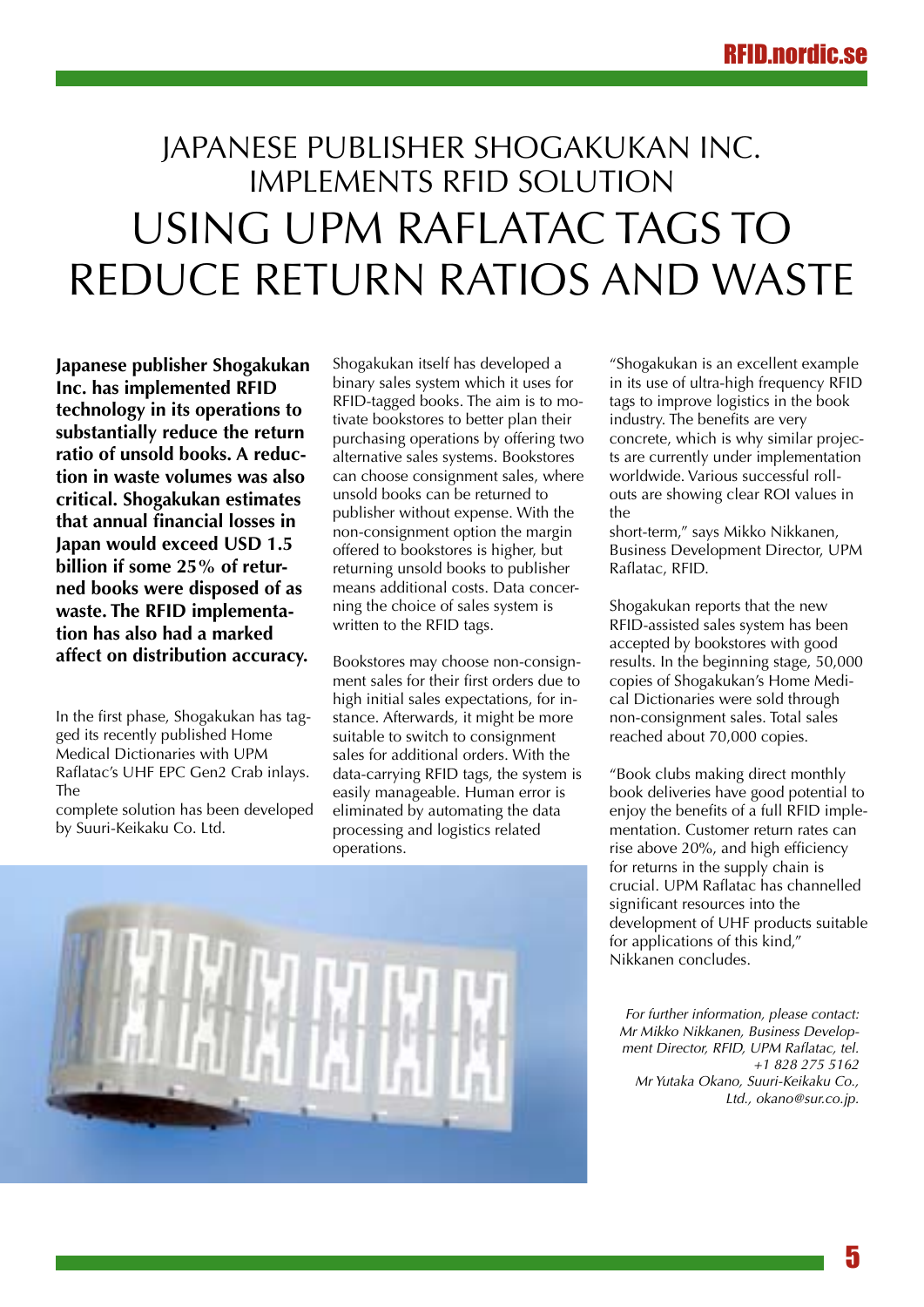# <span id="page-5-0"></span>SOKYMAT AUTOMOTIVE BROADENS ITS product portfolio for industrial, logistics and secure applications

**SOKYMAT AUTOMOTIVE GmbH, has added a range of white contactless cards, for both HF and LF applications, to its product portfolio.** 

The company recognizes that the demand for these cards in industrial applications is growing rapidly owing to their benefits such as ease of use, speed and versatility.

The new SOKYMAT AUTOMOTIVE products compliant to ISO 7810 are available in the most common frequencies of 125 kHz and 13.56 MHz. The cards are standard credit cardsized PVC cards equipped with an overlay allowing personalization and application specific printing by any common card printers.

In addition, SOKYMAT AUTOMOTIVE offers clamshell cards for LF applications composed of a hard shell ABS for access control applications.

SOKYMAT AUTOMOTIVE processes chips of various renowned manufacturers and offers a wide choice of chips both for the new cards as well as for its well-established portfolio of RFID tags for the automotive, bio and science, laundry, industry and logistics sectors. The company's flexible, fully automated production lines guarantee high quality and fast delivery for the whole product portfolio.

*For further information, please contact:*

*SOKYMAT AUTOMOTIVE GmbH Gewerbeparkstrasse 10 51580 Reichshof-Wehnrath - Germany Phone: +49 2265 9919 0 Fax: +49 2265 99 19 11 info@sokymat-automotive.de www.sokymat-automotive.de*

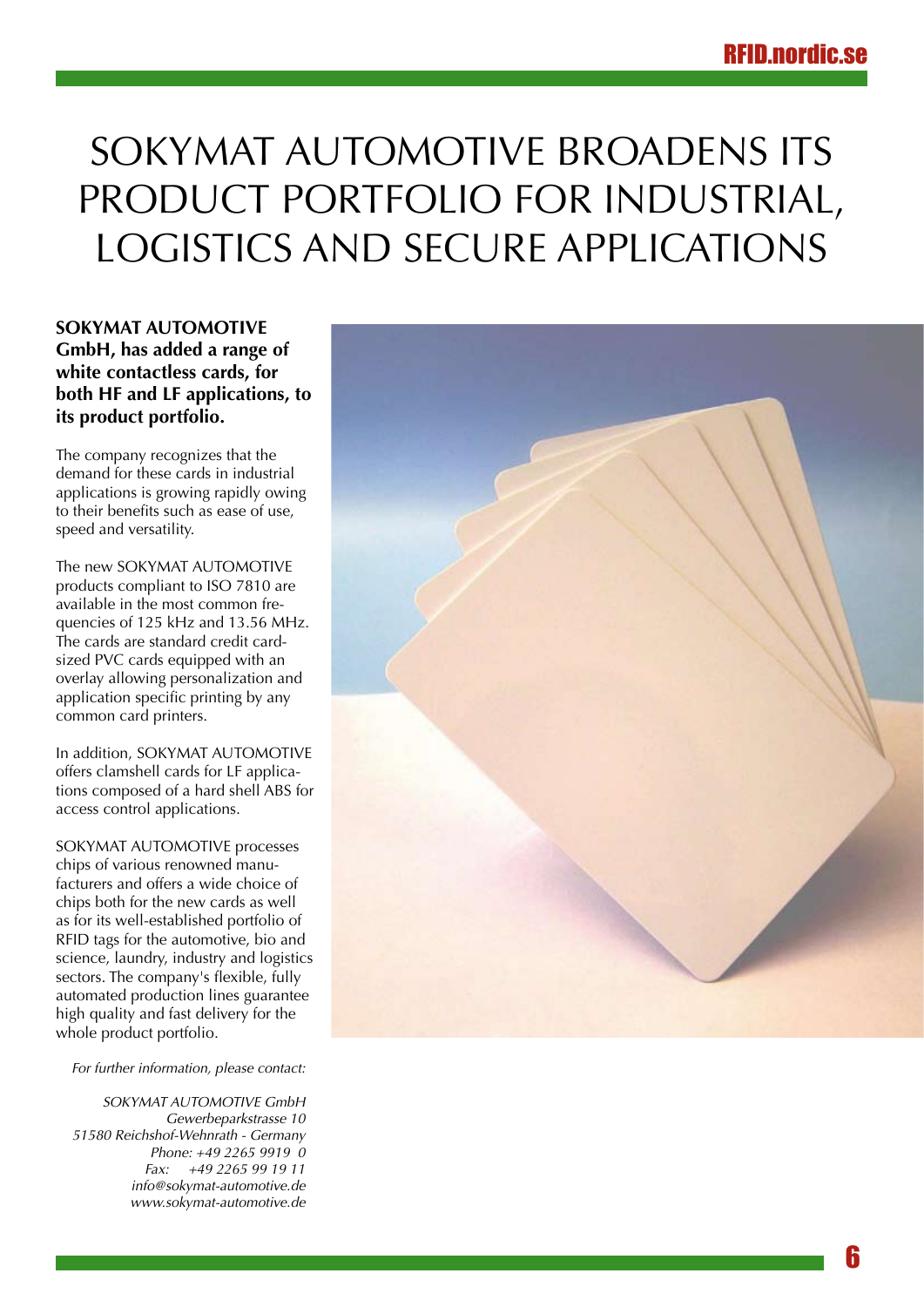# <span id="page-6-0"></span>UPM Raflatac launches a broad product portfolio of Near Field Communication RFID tags

**UPM Raflatac is launching a new product portfolio of Near Field Communication (NFC) RFID tags. These products are already in use in several projects, in applications including multifunctional media badges for music, data and movie discs and electronics pairing. The media badge utilizes UPM Raflatac's BullsEye NFC RFID tags, and is the result of collaborative development between UPM Raflatac, CDA and Master Disc.**

With a multifunctional NFC media badge embedded into a disc, it is possible to open hyperlinks, use ticket and payment functions and vote for the latest music hits via a mobile phone, for instance. The media badge also offers a normal optical disc interface for music, pictures and movies, as well as a print surface for barcodes, 2D codes and personalized naming.

In electronics pairing applications, NFC tags are generally used to facilitate recognition between a mother device, such as a mobile phone, and its accessories. The recognition protocol between a device and its accessory means that consumers can pair their devices without a complicated set-up procedure.

"Various NFC applications are already available, and we expect to see more during the coming year. Telecom operators are creating services that enable consumers to use NFC technology as the most efficient way of handling several everyday affairs. At the same time, the number of mobile phones available with built-in NFC readers

and encoders, such as the Nokia 6131 NFC and the Nokia 6212 Classic, is growing fast," says Mikko Nikkanen, Business Development Director, UPM Raflatac, RFID.

"In anticipation of market growth, we have designed our product portfolio in a way that enables us to provide solutions for most tag-based NFC applications today and in the longer term," Nikkanen concludes.

UPM Raflatac's extensive new NFC product offering is available with ICs compliant with NFC Forum Tag types 1, 2 and 4. The most suitable tag type depends on the NFC application in are available as from December 2008.

#### MiniTrack NFC

- Coil size 14 x 31 mm (0.55 x 1.22")
- NFC product for toys, electronics pairing, authentication and key chains

#### BullsEye NFC

• Coil size 35 mm (1.38")

• NFC product for CDs, DVDs, smart posters and asset tagging applications

#### RaceTrack NFC

- Coil size 45 x 76 mm (1.77 x 2.99")
- NFC product for ID cards, tickets and asset tracking applications

*For further information, please contact: Mr Mikko Nikkanen, Business Development Director, RFID, UPM Raflatac, tel. +1 828 275 5162*

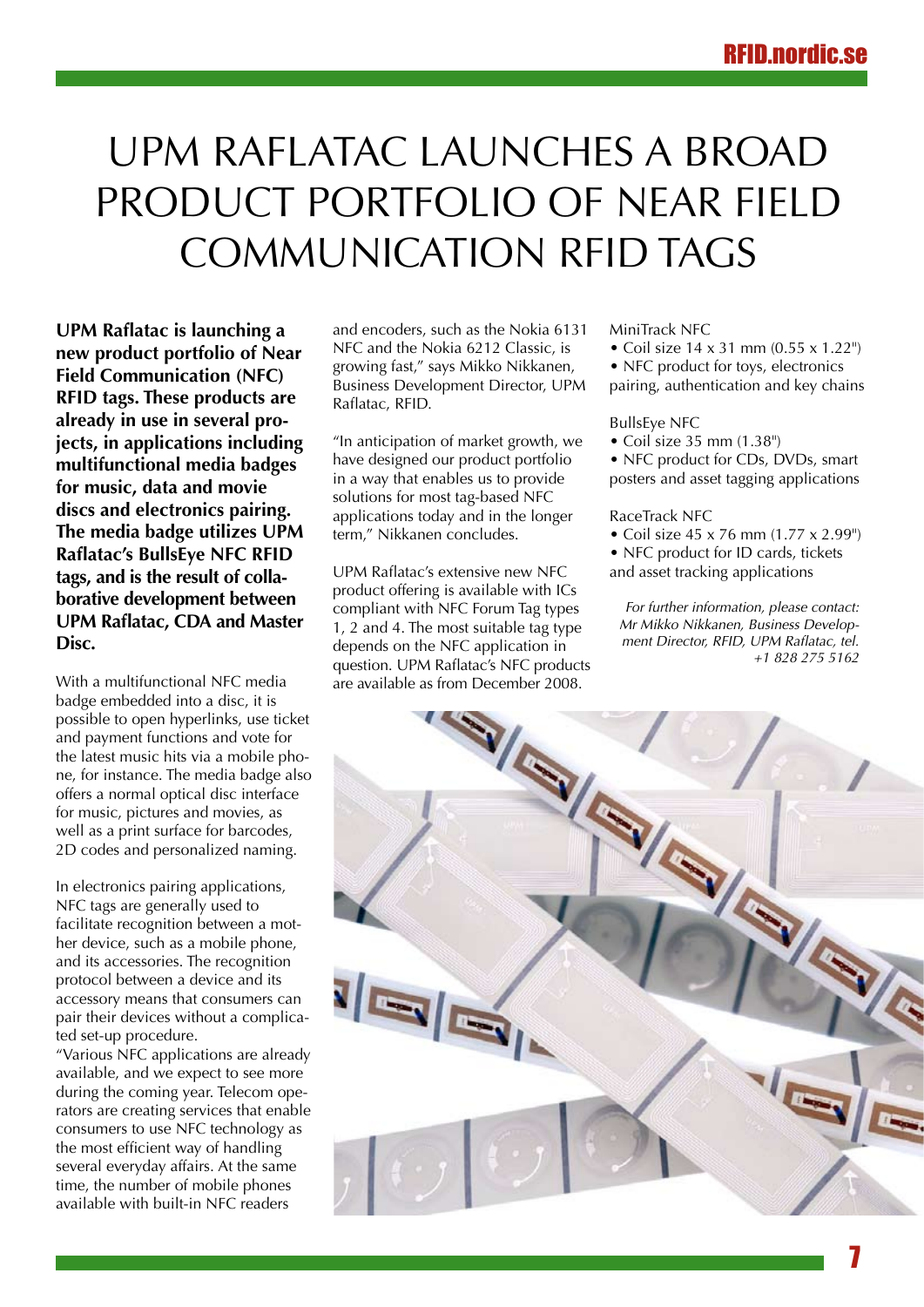# <span id="page-7-0"></span>RFID tags to streamline FFRRY TRAFFIC TO Hailuoto

**UPM Raflatac is supplying passive UHF RFID tags to the Finnish Road Administration's vehicle identification pilot for car ferry traffic to and from Hailuoto island in the northern Baltic Sea, Finland. The pilot aims to ensure a smooth passage for all travellers, but especially for professional traffic and local residents. Before the pilot, misuse of a priority** 

**driving lane was a continual hindrance to these two groups.** In the Hailuoto area, a licence with an embedded RFID tag has been sent to all drivers entitled to use the priority lane to the ferry. When boarding the ferry, drivers hold the RFID licence to the side windows of their vehicles, and the system automatically identifies appropriate licences and grants access. Readers can identify RFID-tagged licences through a window even from a distance of several metres. As a result, access control to the ferry has significantly improved.

The automated access control used in Hailuoto is based on a standard passive Gen 2 UHF system with DogBone tags from UPM Raflatac. The readers are connected to a server

program via a mobile network (GPRS). Administrators can follow and control the ferry traffic in real time and from any location with a web browser. The complete RFID solution has been developed by Vilant Systems.

Thanks to encapsulation, the yearround RFID solution endures challenging outdoor conditions like rain and frost – an essential requirement due to Hailuoto's location. UPM Raflatac's DogBone inlay was selected for the pilot based on reliable performance and an excellent read range.

"UHF RFID technology offers an automated, reliable and robust means for personnel and vehicle tracking. The pilot uses cost-effective passive RFID tags in vehicle identification, and is thus a remarkable opening even on the larger scale," says Jari Ovaskainen, Business Development Director, UPM Raflatac, RFID. The Finnish Road Administration's RFID pilot began in June 2008.

*For further information, please contact: Mr Jari Ovaskainen, Business Development Director, RFID, UPM Raflatac, tel. +358 40 353 2880*

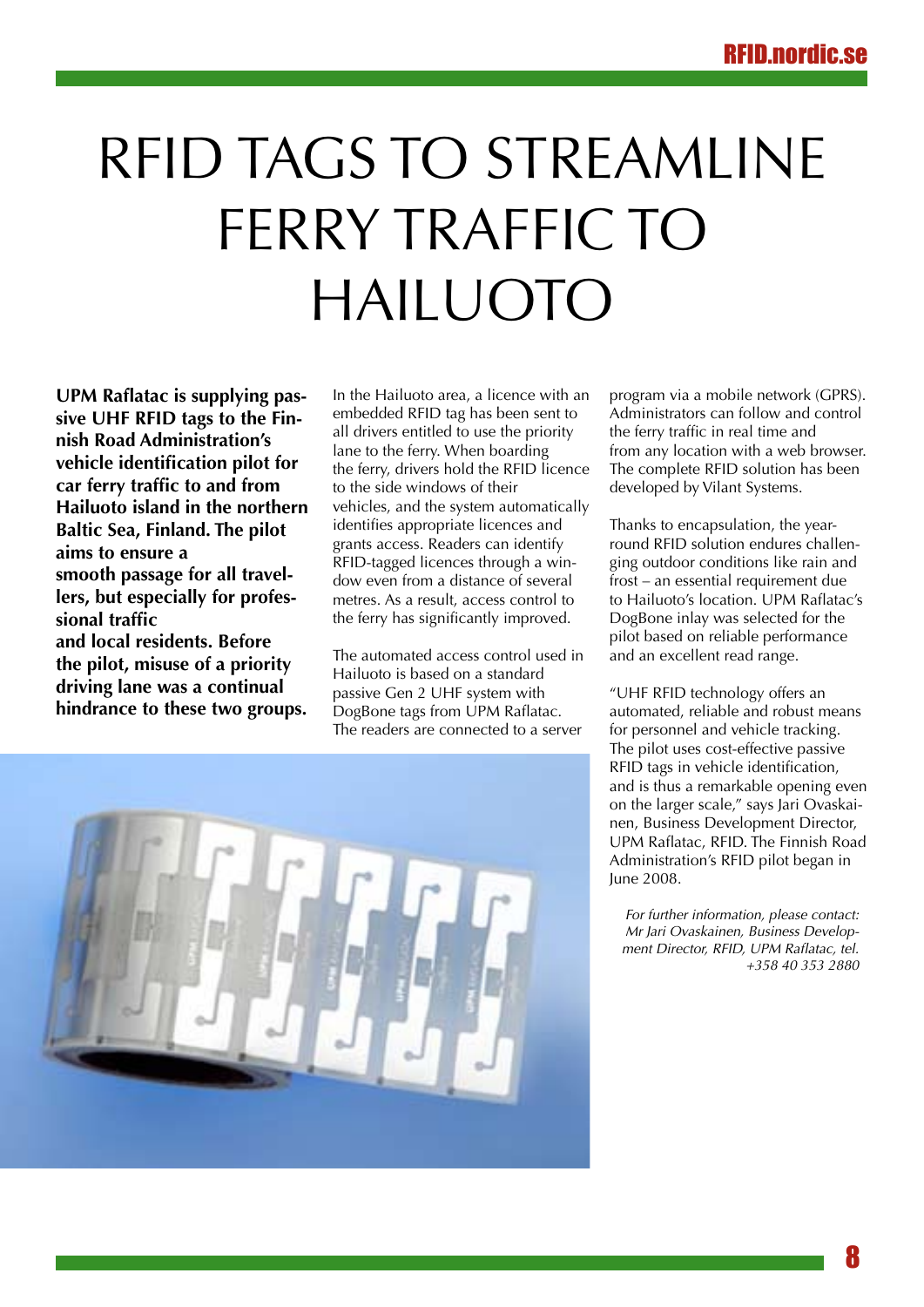# <span id="page-8-0"></span>UPM Raflatac supplies RFID tags to NP Collection's intelligent clothes **STORE**

**Finnish apparel company NP Collection has opened one of the most advanced intelligent clothes stores in Hollola, Finland. In this new store, customers can try on clothes in intelligent changing rooms supported by RFID technology.** 

When trying on clothes, customers can use wall-mounted touch screens to browse additional product information, view suggestions for matching clothes and accessories and have alternative products or sizes brought straight to the changing room. NP Collection also uses a check-out system with RFID reading abilities to speed up customer service.

RFID tags are attached to all NP Collection's products during manufacture, and data from the tags is read at several points all the way to the central warehouse. The capacity to follow the stream of goods in real time provides substantial cost-reductions in logistics and manufacture. On the store level, this data can be exploited to plan shelf-use in advance, for

*During the next six months, the company will also implement a new, RFID-assisted Shop in Shop concept designed for use in NP Collection's retailers' premises.*

example. Finally, the RFID tags can also function as antitheft devices.

The RFID implementations continue a development project initiated by NP Collection in 2007 which covers the entire supply chain. The project aims to rationalize and intensify logistic processes and provide added value to customers by improving service levels.

The intelligent store concept will expand to St. Petersburg, Russia, during November, where NP Collection is opening a new clothes store equipped with smart Senso modules similar to those currently used in Hollola. During the next six months, the company will also implement a new,

RFID-assisted Shop in Shop concept designed for use in NP Collection's retailers' premises.

The solutions are supplied through cooperation between several parties including UPM Raflatac, RDN, SML, Impinj, Microsoft, IBM and Digia.

*For further information, please contact: Mr Mikko Immonen, Business Development Director, RFID, UPM Raflatac, tel.+49 173 593 00 52 Mr Risto Rosendahl, CEO, NP Collection, tel. +358 400 352 936 Mr Markus Rosendahl, CEO, RDN Software, tel. +358 44 504 7183*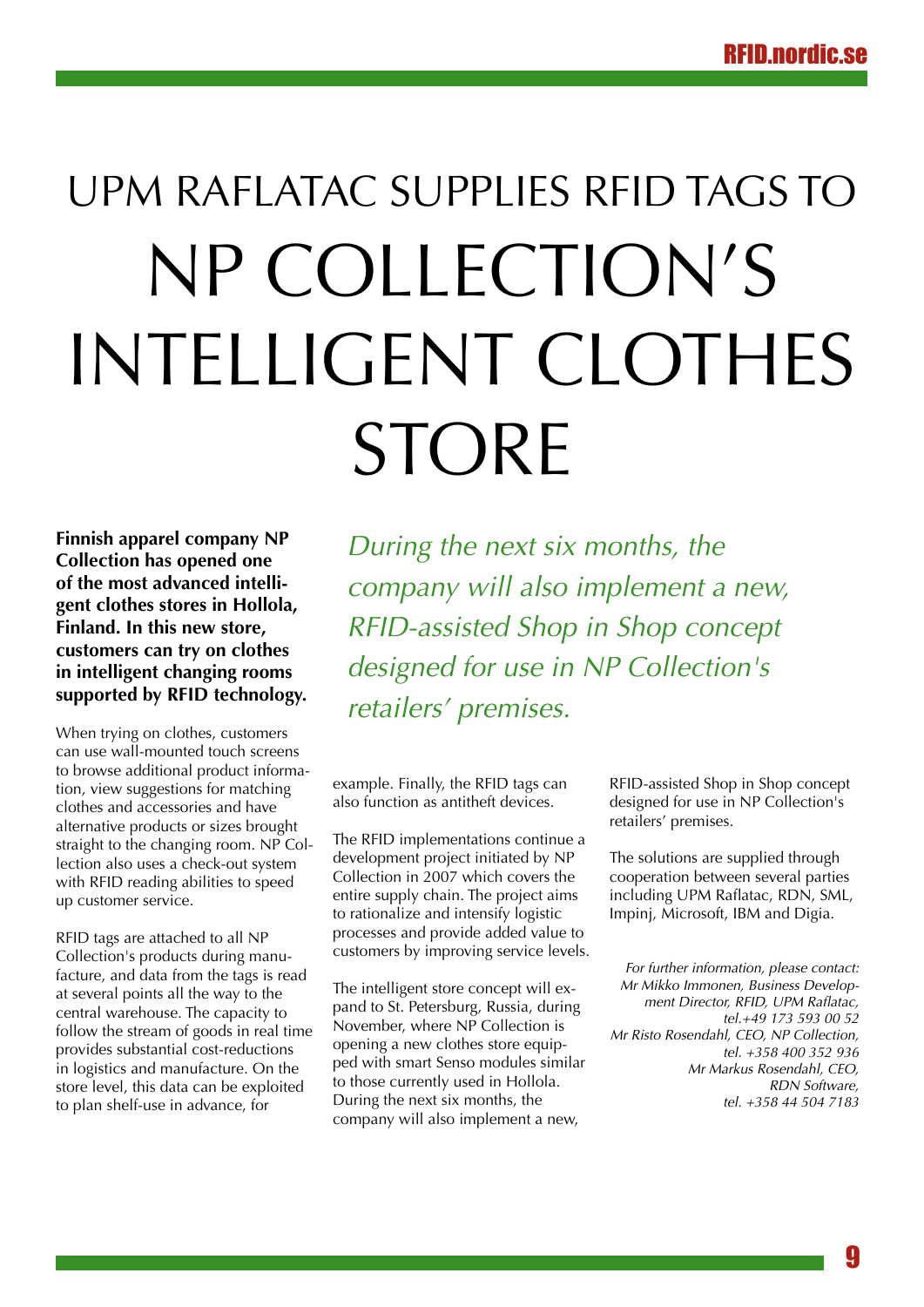<span id="page-9-0"></span>

# New shipment within 48 hours service for a wide selection of RFID PRODUCTS

**UPM Raflatac has enhanced its service level with a promise to ship a wide selection of RFID tags and inlays in its product offering to customers within 48 hours of order. The selection consists of both HF and UHF products. As the number of new RFID implementations continues to grow on a global scale, availability of tags and inlays is increasingly important.**

With UPM Raflatac's new service, companies can rely on rapid deliveries for their current and upcoming

RFID implementations. "As a concrete benefit, our customers don't have to worry about tying up too much capital for storing large amounts of RFID tags. Instead they can rely on the availability of UPM Raflatac's RFID products based on occurring needs," says Marcus Vaenerberg, Vice President, Sales, UPM Raflatac, RFID.

In late 2008, UPM Raflatac strengthened its position as the leading manufacturer of RFID tags and inlays globally by opening a new production facility in China. "With production on three continents, Asia, North America and Europe, we are able to provide our customers with the best possible

service level on a remarkably short notice," Vaenerberg highlights.

Complete and up-to-date information about products included in the shipment within 48 hours service is available at www.upmraflatac.com.

*For further information, please contact: Mr Marcus Vaenerberg, Vice President, Sales, RFID, UPM Raflatac, tel. +358 40 555 8693*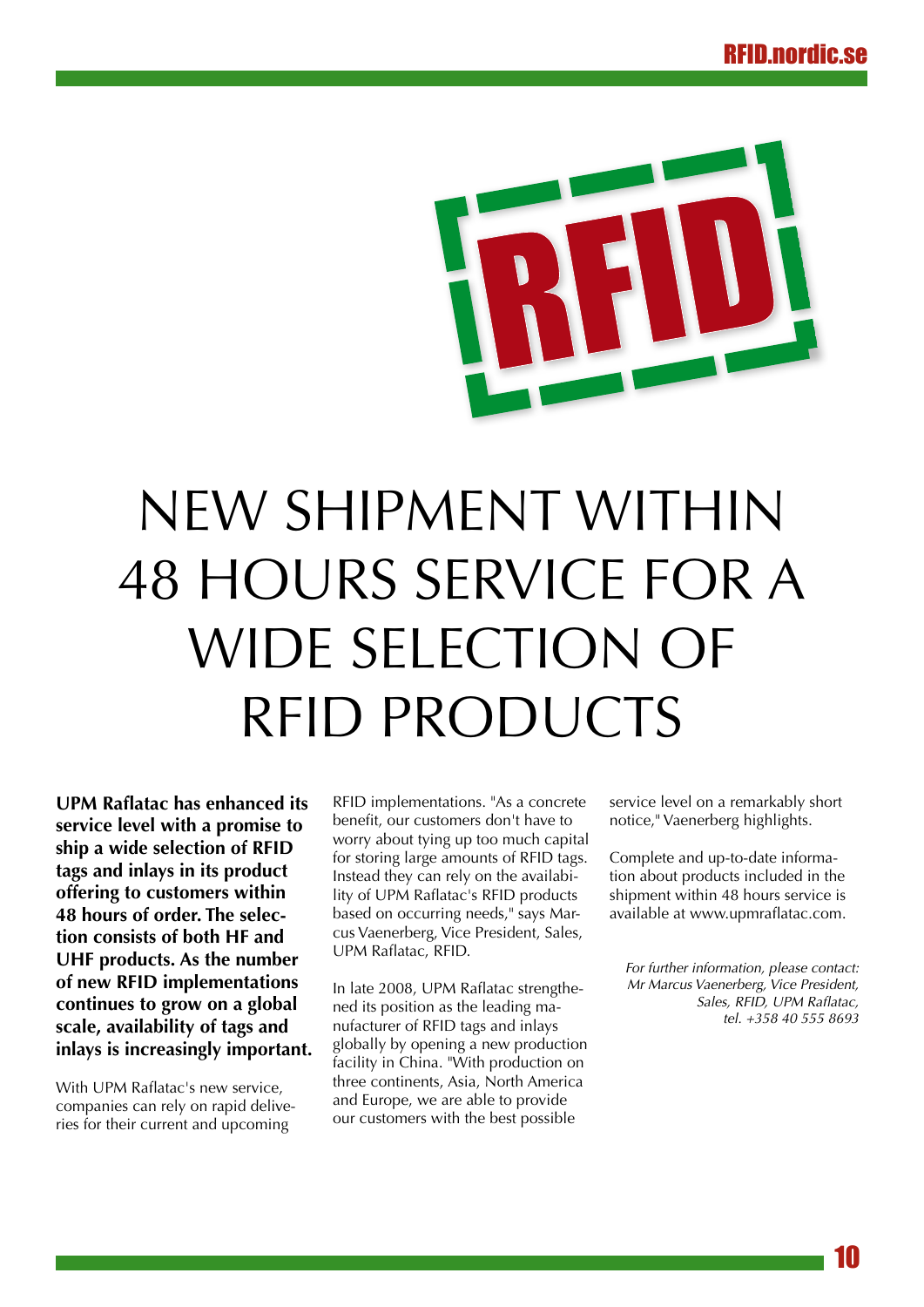<span id="page-10-0"></span>

# IF SOMEONE IS ABOUT TO touch a bottle with an EXQUISITE PRECIOUS WINE, IT'S AN EQUAL DEVASTATING ACTION AS IF HE IS about to grab a valuable painting.

**For that reason, wine owners, with some delicious wines in its custody started taking an interest in the theft and touch protection system ArtSafe as RFIG Sweden is proposing.** 

The protection system ArtSafe consists of a transponder in the same format as a domino tile.

Museum in all aspects - but, who do not appreciate a good wine and want to ensure that it remains in its position to the day it will be decanted. Would someone just touch the valuable object, an immediate attention of the incident will be reported to the owner that will be able to identify the thief. The small transponder - with an embedded motion sensor will transmit an alarm. Even if someone is trying to take the object and walk away, all types of indications and initiations of alarm systems will be activated. Some may want to activate a camera, others need to send an alarm to a mobile phone, or someone even wanted to initiate an act from an emergency squad. In some cases the ArtSafe system will simply start a siren with a loud signal to warn those intruders that put their hands on the object, and make an indication of that something serious is about to take place. That is to give the person concerned a message that

he should return the item in its original location. Only if you touch the item it will be given a warning and the incident will be documented in a database.

Is it complicated to use the system? It is extremely easy to launch and install the alarm. A simple instruction will show how to install one or several readers. The software works in the MS Windows environment and easy to install. Then the user can type in and activate what he wishes to be carried out at various attempts to "move" the fine wine. In case someone authorized need to move the wine, a specific time can be



registered and also the identification of who has the right to make this move.

How is it then, if you have a personal need for a bottle of Wine and need to take it out of the wine cellar? The owner just indicates that the wine now can be possessed in one way or another and the event is documented (if this option is activated).

What are the benefits of such a sophisticated system, when you can simply look the door?

The point is that the owner has an individual monitoring of each item and that the owner can allow people to move freely in the storage room and look at the object on the show.

Fine wine is an art, it should monitor! It must also be handled with care - so - ArtSafe is a must for the owner of a fine wine - in any case, if they intend to save it until a special date or an appearance of truly valuable friend or a valuable customer.

#### **The RFID and wine lover**

*Lucas Åhlström RFIG Sweden AB 070-182 1500 lucas@rfig.se*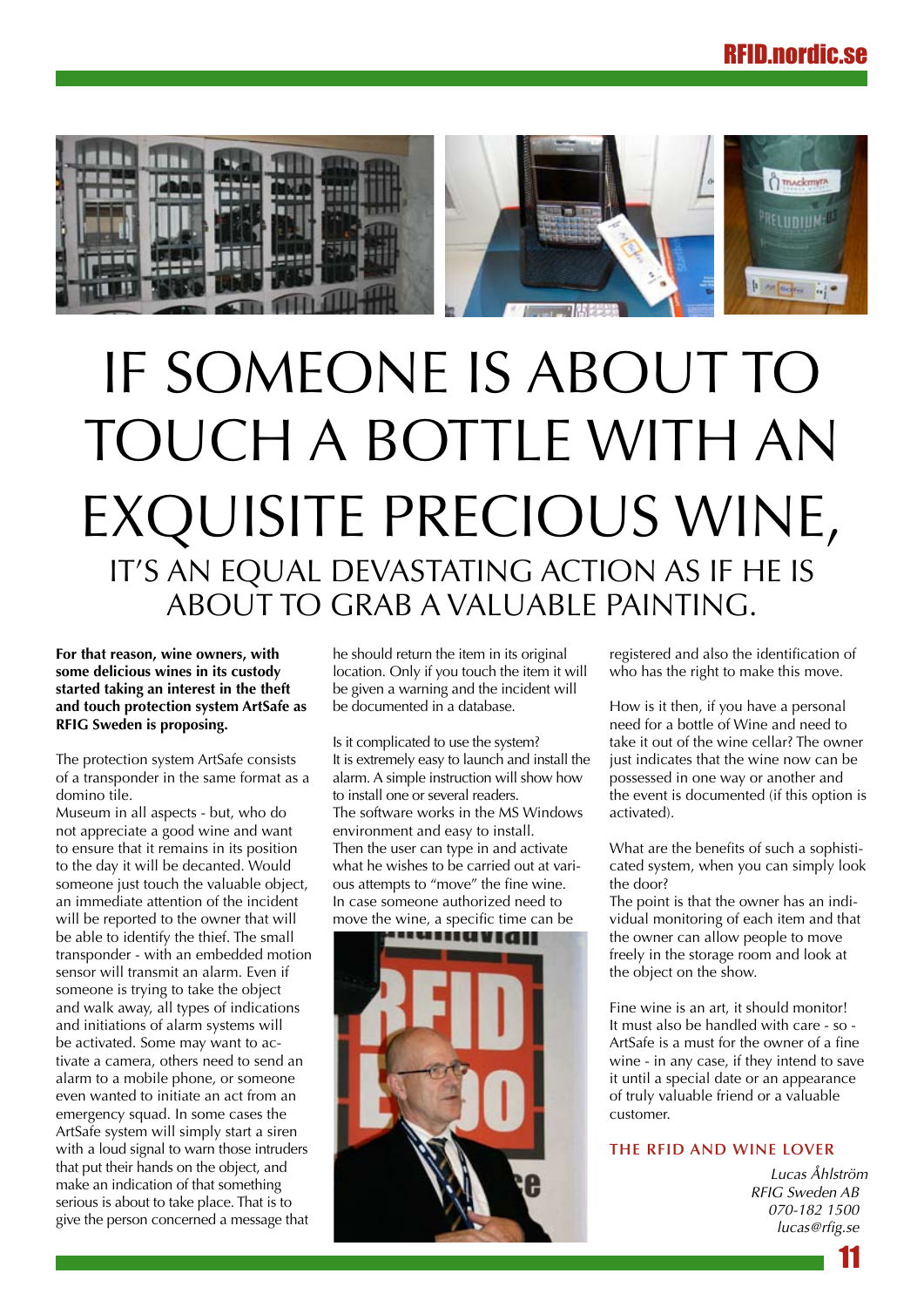<span id="page-11-0"></span>

**2009 års mötesplats för alla som vill veta mer om affärsnyttan med RFID**

Tid: 4 mars | Plats: Kista Science Tower, Stockholm

## **PROGRAM**

#### **Moderator: Lucas Åhlström**

**09.00 - 09.30**

**UAE Project Future business in Security by RFID** Examples of RFID applications covering the Security Area in special environments and the Middle East. *Atheel Abdullah, Misk Consultancy for Electronic Systems Miskconsultancy.com, Abu Dahbi*

#### **09.30 - 10.00 RFID in Maintenance**

Not only a ´record´of work carried out, but total assetmanagement made extremely easy. Cases from indoor and outdoor Airport Environment. *Alan Jones EGS Solutions Ltd, England* 

#### **10.00 - 10.30 RFID in a global perspective** *Abdul Rashman Bedin, Malaysia*

**10.30 -11.00 Kaffe**

**11.00 - 11.30 Businessoriented RFID Solutions** Experience in Industrial Environments *Harry Pappas RFID International Business Association USA*

#### **11.30 -12.00 Industrial Applications and RFID**  Harshed and complicated environment solutions *Patrick F. King, Michelin USA*

**12.00 -12.30 Casesstudy Logistic RFID Soultions**  Casestudy from Quatar Post and other Logistics projects *Catrina Aghayan, Quatar Post /Chairman RFID UAE, Quatar*

**Lunch and The Golden Tag and The Mini Tag Award 2008 Ceremony**

**13.30 –16.30 Workshops**

www.packnet.se

irene.b@mentoronline.se





**Pris 2 225 kr I priset ingår lunch, kaffe och dokumentation**

2008 **GULDTAGGEN** 

> **Erbjudande! Gå 3 betala för 2. Anmäl dig senast 31 december**

**MER INFORMATION OCH ANMÄLAN: www.packnet.se**





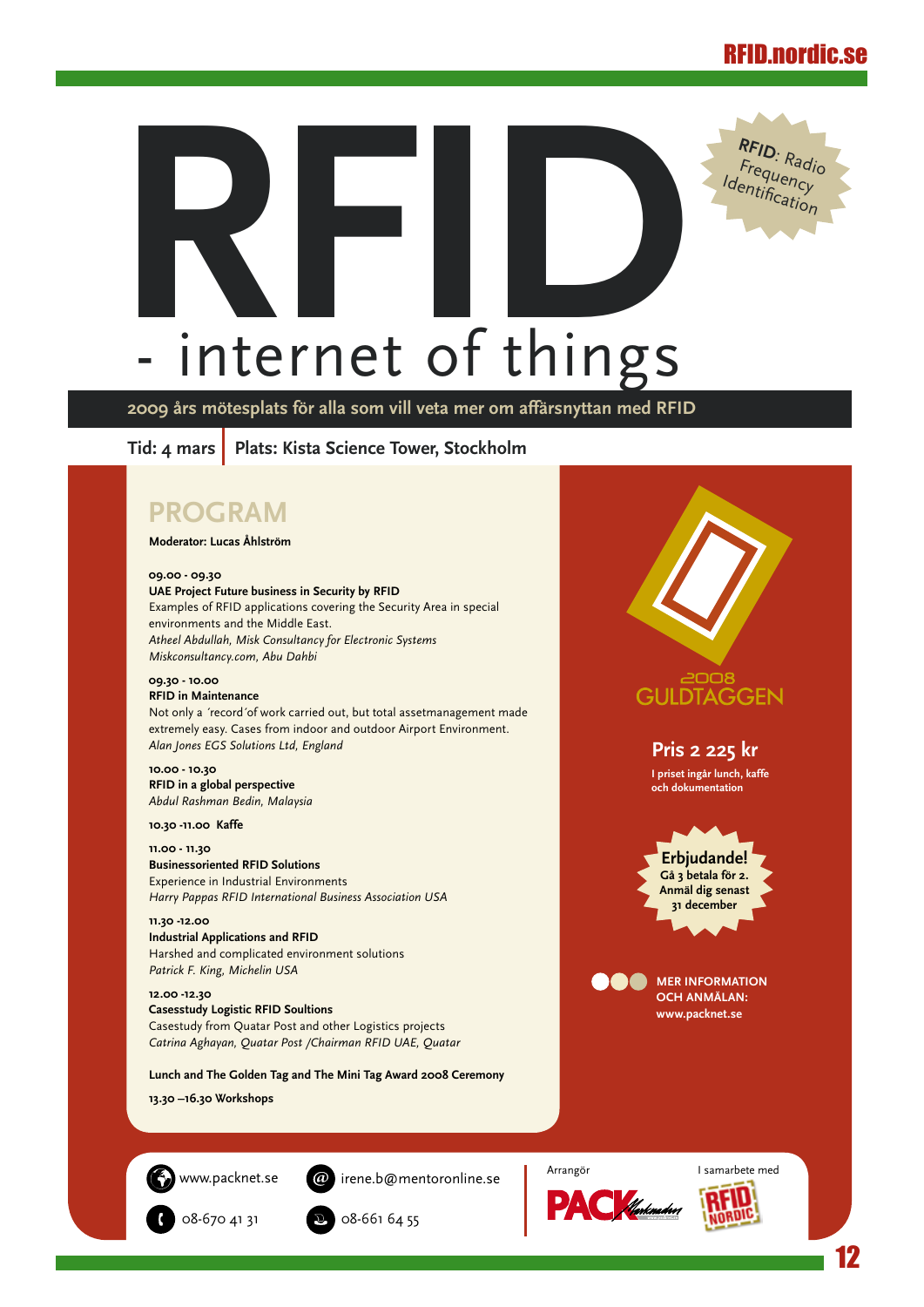## RFID.nordic.se

# <span id="page-12-0"></span>**Contact RFID Nordic organisation**<br> $C = \text{Consultant}$   $P = \text{Product}$   $U = \text{User}$  **F**

*Associated:* **AMD** Leif Nordlund +46 8 562 540 61

#### P **ACSC International**

Birgitta Hansson Box 119, 599 23 Ödeshög Tel 0144 10 000 Fax 0144 100 82 Mobil 0706 42 42 88 birgitta.hansson@acsc

#### C **ADAGE Solutions**

Juha Rajala Box 10021, 952 27 Kalix Tel 0923 668 81 Fax 0923 668 88 Juha.rajala@adage.se

F

*samarbete med:* **AIM Denmark** Arne Rask, ordförande

ar@logisys.dk

*samt* F

**AIM Europe** milagros@aimglobal.org

C **AdhTech AB** Peter Nilsson Box 22023 250 22 Helsingborg Tel 042-25 60 21 Mail contact@adhtech.se www.adhtech.se/

#### P **Areff Systems AB**

Fredrik Martinsson Verkövägen 102, 371 65 Lyckeby Tel +46 455 61 66 02 Mobil +46 733 526102 Mail fredrik.martinsson@areff.se

 $\sqrt{ }$ 

**AVISTA TIME** Ulf Gullstedt Färögatan 33 164 51 Kista Tel 08 545 705 16 Mobil 070 663 78 00 ulf.gullstedt@avistatime.com

 $\overline{C}$ **BnearIT AB** Spantagatan 2 973 46 Luleå +46 920 211 800 anders.hermansson@bnearit.se

 $\Box$ **BOLIDEN Mineral AB** Kjell Johansson Box 85, 982 21 Gällivare Phone +46 970 735 34 Kjell.h.johansson@boliden.com

#### C **CAPGEMINI** David Glans Gustavslundsvägen 131, Box 825 161 24 Bromma Mobil 0736 737355 david.glans@capgemini.se

 $U = User$   $F = Federation$   $M=Media$ 

P **Civil ID Systems** Pierre Wincent Box 933, 194 29 Upplands-Väsby Tel +46 8 626 85 60 Pierre.wincent@civilidsystems.com

#### $\sqrt{ }$ **CombiQ AB**

Gjuterigatan 9 Science Park 553 18 Jönköping Tel +46 705 74 04 72 torbjorn.birging@combiq.com

#### P **Confidex Ltd**

Torbjörn Andersson Haarlankatu 1, 33230 Tampere, Finland +46 768 530 130 (mobile) +358 10 424 4100 (office) Skype ID: lakselva torbjorn.andersson@confidex.net www.confidex.fi

### P C

**DATAFÅNGST svensk AB** Brännögatan 9A, 211 24 Malmö Lars Enoksson Mobil +46 709 41 67 87 Lars.enkosson@datafangst.se

#### C **DATEMA**

SolnaStrandväg 98 Mobil: 0708 89 74 85 Tel 08 517 150 80 (00 vx) Fax 08 28 77 05 joakim.dahlberg@datema.se

*I samarbete med:*

#### F **Eforum i Standard**

Postboks 242, 1326 Lysaker Tel 67 83 86 93 post@eforum.no

#### C **Electrona-Sievert AB** Erik Surén Gårdsvägen 4, 169 70 SOLNA Tel 08 447 31 00 erik.suren@electrona.se

 $\mathcal{C}$ **ELGAB** Lars-Göran Johansson Atlasvägen 777 34 Smedjebacken Tel +46 240 760 20

l-g.johansson@elgab.se

### C **ESCS AB,**

christer@escs.se Heberg117, 31196 Heberg Besök Skreavägen 5 0346-13075. ,0705088403 www.escs.se

M **ExpoIT24** leif.ewald@expoit24.se +46 70 639 48 34 www.expoit24.se

P **FERROXCUBE FENNOWER**<br>Rolf Lindgren Seminariegatan 29B 752 28 Uppsala Tel +46 18 509 02 40

Mobil +46 70 659 0205 Rolf.lindgren@ferroxcube.com

#### $\sqrt{ }$ **FREE2MOVE**

Dan Hellgren Serlingsgatan 7 302 48 Halmstad Tel 035 15 22 60 dan.hellgren@free2move.se

 $\mathbf{U}$ **Handelsbanken** Henrik Sirborg

Tegeluddsvägen 31 115 82 Stockholm Mobil 070 - 53 156 34 hesi02@handelsbanken.se

#### C **HENCOL**

Henrik Östergren Mosskroken 24 167 56 BROMMA Tel +46 8 26 91 49 Cell +46 70 733 36 78 info@hencol.se

### P

**HP** Kent Roger Wistam Gustav lll Boulevard 36 169 85 SOLNA Tel 08 524 910 00 kent-roger.wistam@hp.com

#### $\epsilon$ **IDENTEC SOLUTIONS**

Blekingegatan 3 554 48 Jönköping Tel +46 36 13 50 80 Fax+ 46 36 13 51 80 Mobil +46 708-139454 aboman@identecsolutions.com

#### $\overline{C}$ **IDENTEC SOLUTIONS Norway AS**

(formerly Wtek AS) Skarpengland 4715 ØVREBØ, Norway Phone: +47 38 13 91 53 Fax: +47 38 13 96 91 Mobile: +47 951 16 047 E-Mail: mona@identecsolutions.no

#### P **INTERMEC**

Fredrik Lindqvist Vendevägen 85 B 182 91 Danderyd Tel 08 622 06 57 fredrik.lindqvist@intermec.com

*I samarbete med:*

#### F **Kompetansenettverket eforum**

i Standard Norge August Nilssen Prosjektleder Tlf dir: 67838689 Mobil: 90140566 http://www.eforum.no/

*I samarbete med:* F

**KTH Information and Communcations Technology**

LI-Rong Zheng Box Elctrum 229 164 40 Kista +46 8 790 4104 lirong@imit.kth.se

#### C **LearningWell**

Cylindervägen 18 Box 1113, 131 26 NACKA STRAND +46 70 332 84 70 gunnar.ivansson@learningwell.se

#### $\Gamma$

**LITIUM** Hans Börjesson Gjuterigatan 9 553 18 Jönköping Tel +46 704 21 04 04 hans.borjesson@mapps.se

#### P **Logopak Systems AB**

Lilla Bommen 1 SE-411 04 Göteborg Tel 0 31 - 700 12 30 mobile: 0709 - 67 84 70 fax: 031 - 15 12 01 mail: LThuring@Logopak.se web: www.logopak.se

#### P **MECTEC Elektronik AB**

Joachim Holgersson Agnesfridsvägen 189 S-213 75 Malmö Tel 040 689 25 01 (Direct) Mobil 070 354 75 01 (Mobile) Växel 040 689 25 00 (Switchboard) Fax 040 689 25 25 (Fax) joachim.holgersson@mectec.se http://www.mectec.se

#### M **MEDIAPLANET**

Richard Ohlsson Norrlandsgatan 22 111 43 Stockholm Tel +46 8 545 953 00 richard.ohlsson@mediaplanet.com

*Associated:* Björn Söderberg Mobil 073 805 09 00 Bjorn.soderberg@kiwok.com

### M

**MENTOR ONLINE** Lars Nordmark Tel 042 490 19 17 Fax 042 490 19 99 Mobil 0709 75 99 42 Mats.b@mentoronline.se

#### P **MOTOROLA Enterprise Mobility**

Jonas Folkesson Solna Strandväg 78, 171 26 Solna +46 8 445 29 23 Mobil +46 733 35 29 23 Jonas.Folkesson@motorola.com

P **NILÖRNGRUPPEN AB** Per Wagnås

Box 499, 503 13 Borås Tel +46 33 700 88 53 Mobile +46 70 915 18 67 Per.wagnas@nilorn.com **forts >>**